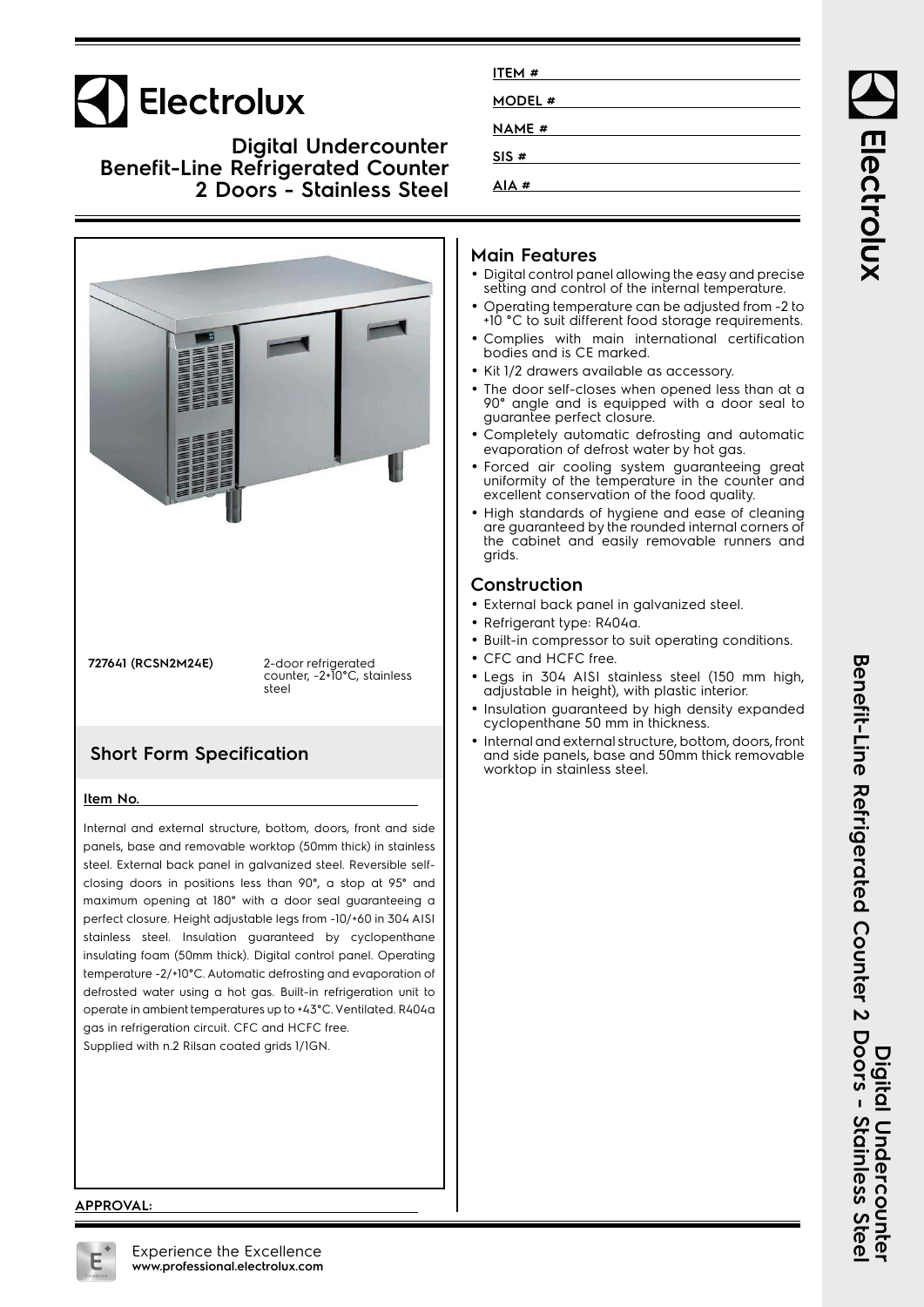

## **Digital Undercounter Benefit-Line Refrigerated Counter 2 Doors - Stainless Steel**

## **Included Accessories** • 2 of 1/1GN grey rilsan grid PNC 881435 **Optional Accessories**

❑

❑

 $\Box$ 

❑

PNC 880047

PNC 880139

PNC 880140

- 2 half drawers kit for Benefit line counters PNC 880023  $\Box$
- Lock kit for Benefit line counters PNC 880024  $\Box$
- Wheels kit PNC 880025 ❑
- Reversibility door kit PNC 880046
- Internal structure to support 3 grids (right and left)
- Kit 2 stainless steel grids GN1/1 for refrigerated counters
- Stainless steel internal structure to support 6 grids (right and left)
- Kit integrated HACCP for digital refrigerators (IR33) PNC 880252
- ❑ • Kit 4 feet for Benefit and Concept refrigerated counters PNC 880334 ❑
- Kit reversible door for standard benefit counters PNC 880341 ❑



The company reserves the right to make modifications to the products without prior notice. All information correct at time of printing.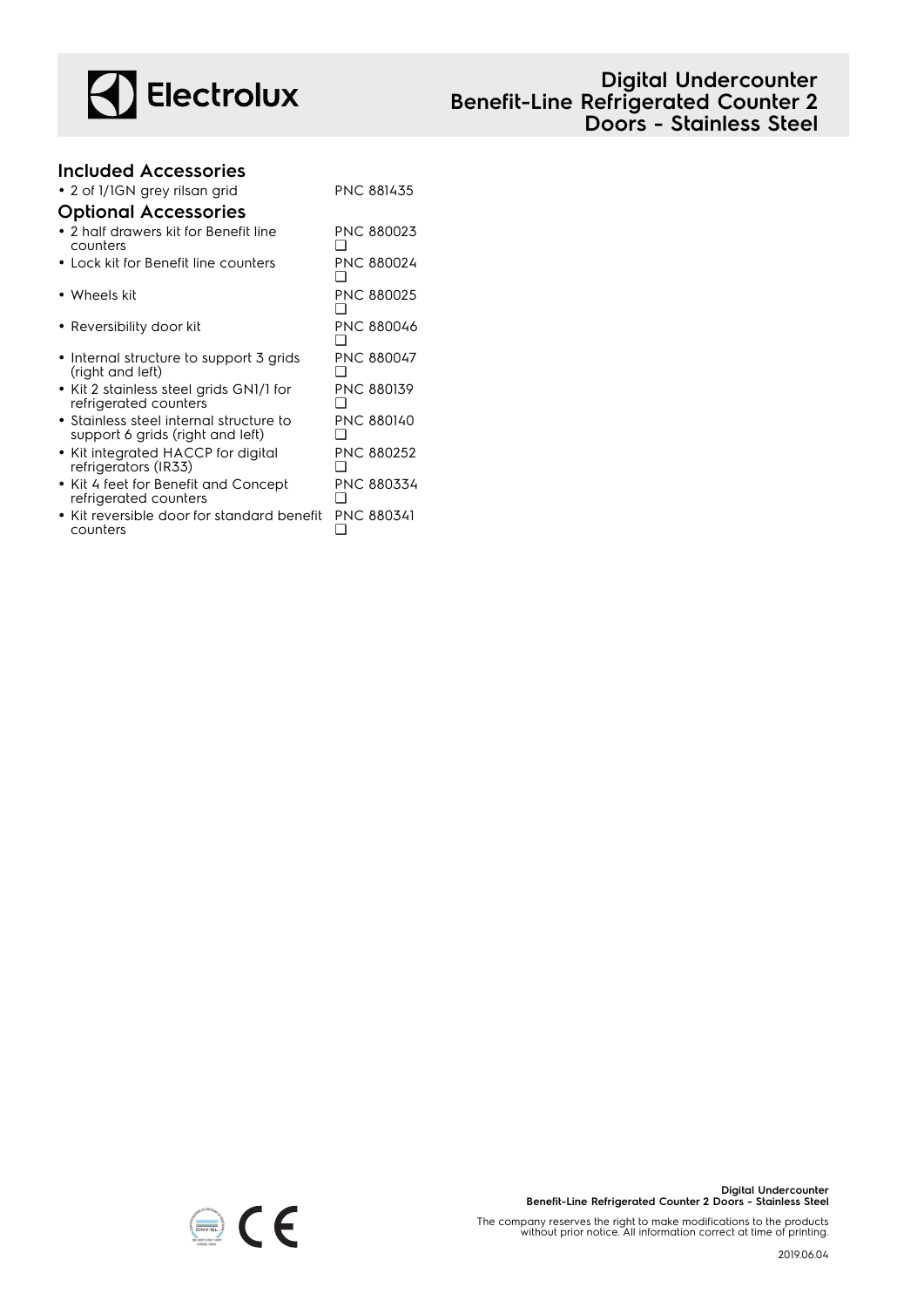## **A** Electrolux



## **Digital Undercounter Benefit-Line Refrigerated Counter 2 Doors - Stainless Steel**

### **Electric**

| Supply voltage:<br>727641 (RCSN2M24E)<br>Electrical power max.: | 230 V/1 ph/50 Hz<br>0.27 kW |  |
|-----------------------------------------------------------------|-----------------------------|--|
| Key Information:                                                |                             |  |
| Gross capacity:                                                 | 265 lt                      |  |
| Net Volume:                                                     | 165 lt                      |  |
| Door hinges:                                                    |                             |  |
| External dimensions, Width:                                     | 1238 mm                     |  |
| External dimensions, Height:                                    | 850 mm                      |  |
| <b>External dimensions, Depth:</b>                              | 700 mm                      |  |
| External dimensions, Depth                                      |                             |  |
| with Doors Open:                                                | 1102 mm                     |  |
| Net weight:                                                     | 115 kg                      |  |
| Noise level:                                                    | 55 dBA                      |  |
| Approvals                                                       | $CB$ ; $CE$                 |  |
| Worktop type:                                                   | Stainless Steel             |  |
| <b>Built-in Compressor and Refrigeration Unit</b>               |                             |  |

### **Refrigeration Data**

| Compressor power:           | $1/3$ hp    |
|-----------------------------|-------------|
| Refrigerant type:           | R404A       |
| <b>Refrigeration power:</b> | 448 W       |
| Refrigeration power at      |             |
| evaporation temperature:    | $-10 °C$    |
| Refrigerant weight:         | 130 g       |
| Min/Max internal humidity:  | 55/         |
| Operating temperature min.: | $-2 °C$     |
| Operating temperature max.: | 10 °C       |
| Operating mode:             | Ventilated  |
| N° defrost in 24 hrs:       | every 6 hrs |
|                             |             |

### **Product Information (EU Regulation 2015/1094)**

| <b>Energy Class:</b>                    | C                             |
|-----------------------------------------|-------------------------------|
| Yearly and daily energy<br>consumption: | 912kWh/year -<br>2.2kWkWh/24h |
| Climate class:                          | Normal duty (cl.4)            |
| Energy Efficiency Index (EEI):          | 41.26                         |



**Digital Undercounter Benefit-Line Refrigerated Counter 2 Doors - Stainless Steel**

The company reserves the right to make modifications to the products without prior notice. All information correct at time of printing.